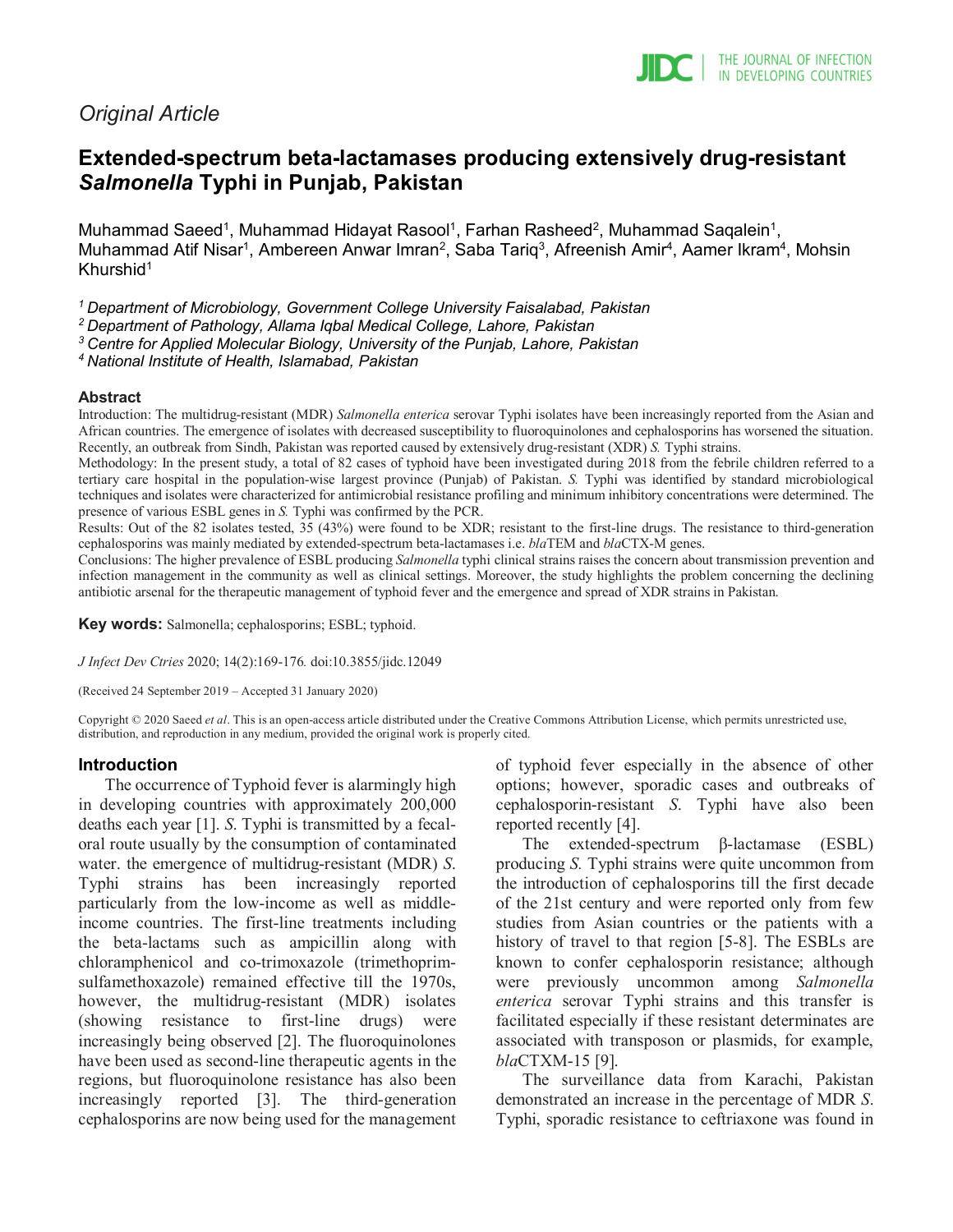2 isolates obtained from children during 2009-2011 [10]. Since 2016, the cephalosporin-resistant isolates were reported from a large proportion from Sindh Province of Pakistan, mainly from the larger cities i.e. Karachi and Hyderabad. Additionally, the case was also reported in the United Kingdom from a person with a recent travel record to Pakistan [4]. In addition to the cephalosporin resistance, these *S*. Typhi strains were nonsusceptible to ampicillin, trimethoprimsulfamethoxazole, chloramphenicol, and fluoroquinolones and were termed as Extensively drugresistant typhoid (XDR). The present study was aimed to determine the susceptibility of *S.* Typhi isolates towards normally used antimicrobial agents from the febrile children attending the tertiary care hospital at Lahore, Pakistan. We report the emergence of extensively drug-resistant (XDR) isolates obtained from the blood cultures obtained from these febrile children and have delineated the genetic basis of cephalosporin resistance.

# **Methodology**

#### *Bacterial Isolates*

Between July-December 2018, a total of 82 *Salmonella enterica* serovar Typhi were isolated from the febrile children suspected from typhoid fever either admitted directly or referred to a tertiary care hospital (Allama Iqbal Medical College/Jinnah Hospital, Lahore) at Lahore (Punjab), Pakistan. The blood

|  |  |  | Table 1. List of primer used in the study. |  |  |
|--|--|--|--------------------------------------------|--|--|
|--|--|--|--------------------------------------------|--|--|

samples were inoculated in the tryptic soy broth bottles immediately after the collection. The blood culture bottle was detected as positive by transferring the broth on a glass slide for Gram staining and sub-culture onto Blood agar (Oxoid, UK), Chocolate agar (Oxoid, Hampshire, UK) and MacConkey agar (Oxoid, Hampshire, UK) incubated at 35-37 °C. The strain identification was initially performed by Gramstaining, and routine biochemical tests and by using API 20E (Biomérieux, Lyon, France) and VITEK® consistent with the manufacturer instructions. For the serovar confirmation, agglutination assays were performed using antisera (Denka Seiken Co Ltd., Tokyo, Japan) as per user guidelines. This study was conducted using the bacterial strains which have been isolated for treatment purpose. Additionally, the study was completely anonymous, and the data or identifiable information was not obtained therefore informed consent, or the ethics approval are not required for such type of study according to the local legislation.

#### *Molecular Characterization*

Molecular characterization of the isolates was done at Microbiology Department, Government College University Faisalabad. The identity of *S.* Typhi was further confirmed by PCR using specific primers as described in Table 1 for the *fliC-d* gene of the *Salmonella* serovar Typhi reference strain. The bacterial DNA was isolated from the bacterial colonies

| <b>Target gene</b> | <b>Primer</b> name | Primer sequence (5'-3')          | Amplicon (bp) | Annealing Temperature $(^{\circ}C)$ |
|--------------------|--------------------|----------------------------------|---------------|-------------------------------------|
| fliC               | H-For              | <b>ACTCAGGCTTCCCGTAACGC</b>      | 763           | 50                                  |
|                    | Hd-Rev             | <b>GGCTAGTATTGTCCTTATCGG</b>     |               |                                     |
| blaTEM             | TEM-F              | <b>TCAACATTTCCGTGTCG</b>         | 860           | 56                                  |
|                    | <b>TEM-R</b>       | <b>CTGACAGTTACCAATGCTTA</b>      |               |                                     |
| blaSHV             | SHV-F              | <b>ATGCGTTATATTCGCCTGTG</b>      | 896           | 56                                  |
|                    | SHV-R              | AGATAAATCACCACAATGCGC            |               |                                     |
| blaCTXM            | <b>CTXMU-F</b>     | ATGTGCAGYACCAGTAARGT             | 593           | 52                                  |
|                    | <b>CTXMU-R</b>     | TGGGTRAARTARGTSACCAGA            |               |                                     |
| blaCTXM1           | CTXM1-F            | <b>CCGTTTCCGCTATTACAAACCGTTG</b> | 944           | 56                                  |
|                    | CTXM1-R            | GGCCCATGGTTAAAAAATCACTGC         |               |                                     |
| blaCTXM2           | CTXM2-F            | <b>ATGATGACTCACAGCATTCG</b>      | 833           | 56                                  |
|                    | CTXM2-R            | TCCCGACGGCTTTCCGCGTT             |               |                                     |
| blaCTXM8           | CTXM8-F            | <b>TTTGCCCGTGCGATTGG</b>         | 368           | 50                                  |
|                    | CTXM8-R            | <b>CGACTTTCTGCCTTCTGCTCT</b>     |               |                                     |
| blaCTXM9           | CTXM9-F            | ATGGTGACAAAGAGAGTGCA             | 870           | 50                                  |
|                    | CTXM9-R            | <b>CCCTTCGGCGATGATTCTC</b>       |               |                                     |
| blaCTXM10          | CTXM10-F           | GCAGCACCAGTAAAGTGATGG            | 524           | 56                                  |
|                    | CTXM10-R           | GCGATATCGTTGGTGGTACC             |               |                                     |
|                    | CTXM14-F           | <b>GAGAGTGCAACGGATGATG</b>       |               |                                     |
| blaCTXM14          | CTXM14-R           | TGCGGCTGGGTAAAATAG               | 941           | 56                                  |
| blaCTXM15          | CTXM15-F           | CACACGTGGAATTTAGGGACT            | 996           | 55                                  |
|                    | CTXM15-R           | <b>GCCGTCTAAGGCGATAAACA</b>      |               |                                     |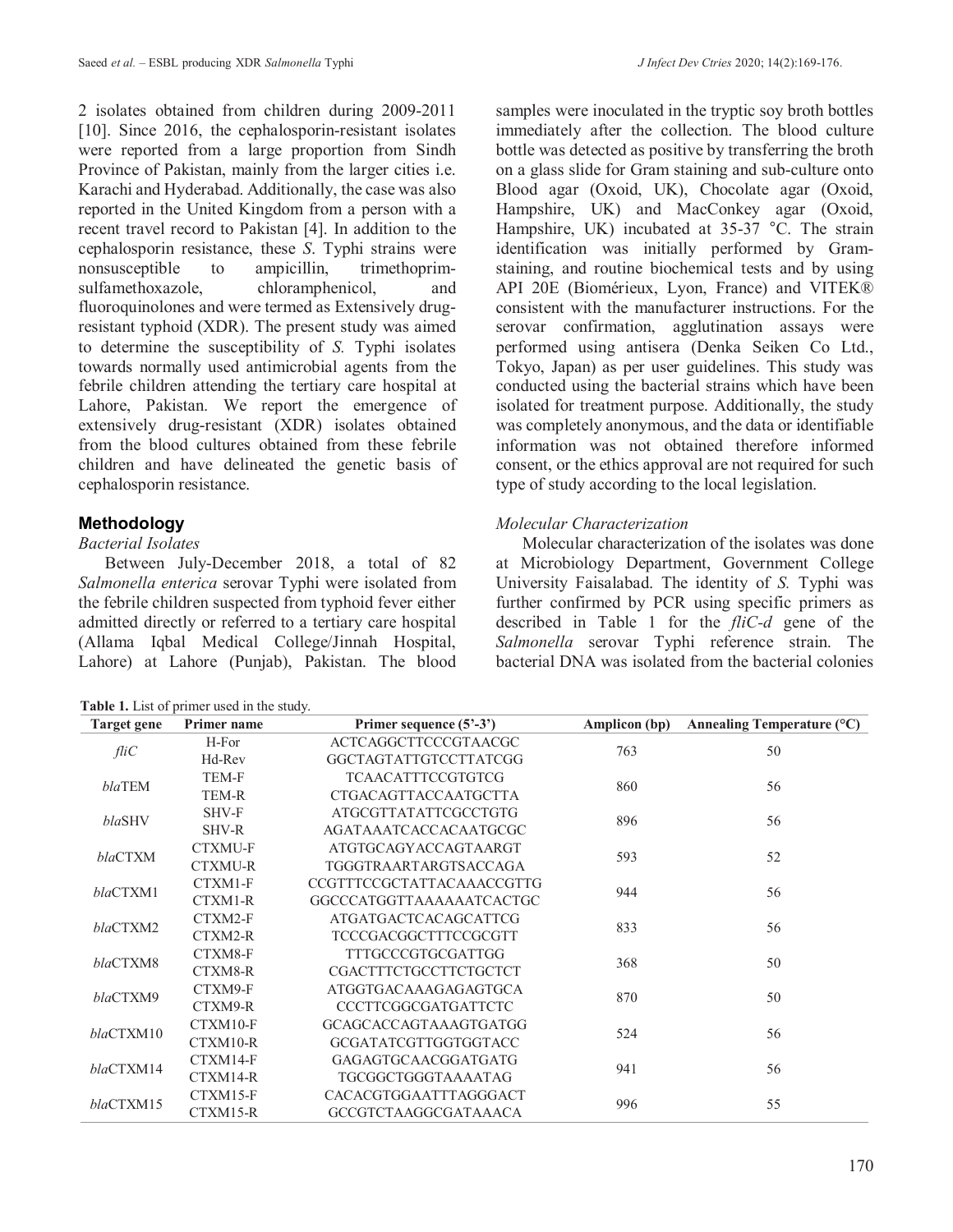using FavorPrep™ Genomic DNA Extraction Kit (Favorgen Biotech Corporation, Ping-Tung, Taiwan) according to the instructions provided. The eluted DNA was stored at −20 °C till further experiments and was run on 1% agarose gel followed by staining using ethidium bromide and visualized by UV transillumination. The PCR was performed in a total reaction mixture of 30 µL having 15 µL of 2X master mix (New England Biolabs, Hertfordshire, UK), 200 nM of each forward and reverse primers and 1 μL of DNA was added in T100™ Thermal Cycler (Bio-Rad Laboratories Inc., Hercules, California, United States). following amplification, steps were used: 1 cycle of 94 °C for 5 minutes; 35 cycles of 94 °C for 30 seconds, 50 °C for 40 seconds, and 72 °C for 45 seconds; and a final cycle of 72°C for 5 minutes. The obtained amplicons were separated using 1.2% agarose gel electrophoresis and were stained with the dye (ethidium bromide) to visualize under the gel documentation system.

### *Antimicrobial Susceptibility*

The antimicrobial susceptibility testing for the *S.* Typhi clinical strains was performed using the disc diffusion method according to the Clinical and Laboratory Standards Institute (CLSI) standards [11] for the following antibiotics; ampicillin, amoxicillin, piperacillin-tazobactam, ceftriaxone, cefotaxime, cefixime, cefepime, imipenem, meropenem, ciprofloxacin, chloramphenicol and trimethoprimsulfamethoxazole (Oxoid, Hampshire, UK). (In case the interruptive criteria were unavailable for *S.* Typhi, the criteria described for Enterobacteriaceae was followed for the interpretation of results). The isolates which were resistant to the first-line antimicrobial agents including ampicillin, co-trimoxazole, and chloramphenicol were classified as multidrug-resistant

(MDR) as described previously. The *S.* Typhi isolates resistant to two more groups of antibiotics (fluoroquinolones and  $3<sup>rd</sup>$  generation cephalosporins) were considered as "extensively drug-resistant" (XDR) as proposed by previous studies [4].

### *Determination of minimum inhibitory concentrations*

The MICs of the following beta-lactam antimicrobial agents were determined: ampicillin, amoxicillin, piperacillin-tazobactam, ceftriaxone, cefotaxime, cefixime, cefepime, imipenem and meropenem by broth microdilution method using the freshly prepared antibiotic stocks and Mueller-Hinton broth as per CLSI 2018 guideline. *Escherichia coli* (ATCC-25922) and *Pseudomonas aeruginosa* (ATCC-27853) were used as quality control strains and the susceptibility results were interpreted consistently with the CLSI 2018 guidelines.

# *PCR Amplification of ESBLs*

The isolates including the cephalosporin-resistant as well as sensitive isolates were screened by PCR to determine the presence of *bla*TEM, *bla*SHV and *bla*CTX-M genes using specific primers as shown in table 1. The PCR amplification reactions were carried out in a 30 μL volume having 15 μL 2X master mix, 200 nM of each ESBL primer and 1 μL of template DNA. All the amplification reactions were completed in T100™ Thermal Cycler (Bio-Rad Laboratories, Inc. California, United States). The *bla*CTX-M positive isolates were further characterized for the occurrence of *bla*CTX-M types including *bla*CTX-M-1, *bla*CTX-M-2, *bla*CTX-M-8, *bla*CTX-M-9, *bla*CTX-M-10, *bla*CTX-M-14, and *bla*CTX-M-15 using species primers as listed in Table 1.

| <b>Antimicrobial agents</b>   | <b>Susceptible</b> | Intermediate | <b>Resistant</b> |
|-------------------------------|--------------------|--------------|------------------|
|                               | $n$ (%)            | $n$ (%)      | $n$ (%)          |
| Ampicillin                    | 21(25.61)          | 0(0)         | 61(74.39)        |
| Amoxicillin                   | 21(25.61)          | 0(0)         | 61 (74.39)       |
| Piperacillin-tazobactam       | 47 (57.32)         | 4(4.88)      | 31 (37.80)       |
| Ceftriaxone                   | 47 (57.32)         | 0(0)         | 35(42.68)        |
| Cefotaxime                    | 47 (57.32)         | 0(0)         | 35(42.68)        |
| Cefixime                      | 47 (57.32)         | 0(0)         | 35(42.68)        |
| Cefepime                      | 47 (57.32)         | 0(0)         | 35(42.68)        |
| Imipenem                      | 82 (100)           | 0(0)         | 0(0)             |
| Meropenem                     | 82 (100)           | 0(0)         | 0(0)             |
| Ciprofloxacin                 | 3(3.66)            | 5(6.10)      | 74 (90.24)       |
| Azithromycin                  | 82 (100)           | 0(0)         | 0(0)             |
| Chloramphenicol               | 3(3.66)            | 0(0)         | 79 (96.34)       |
| Trimethoprim-sulfamethoxazole | 3(3.66)            | 0(0)         | 79 (96.34)       |

**Table 2.** Antimicrobial susceptibility profiling of *Salmonella* Typhi isolates from febrile children.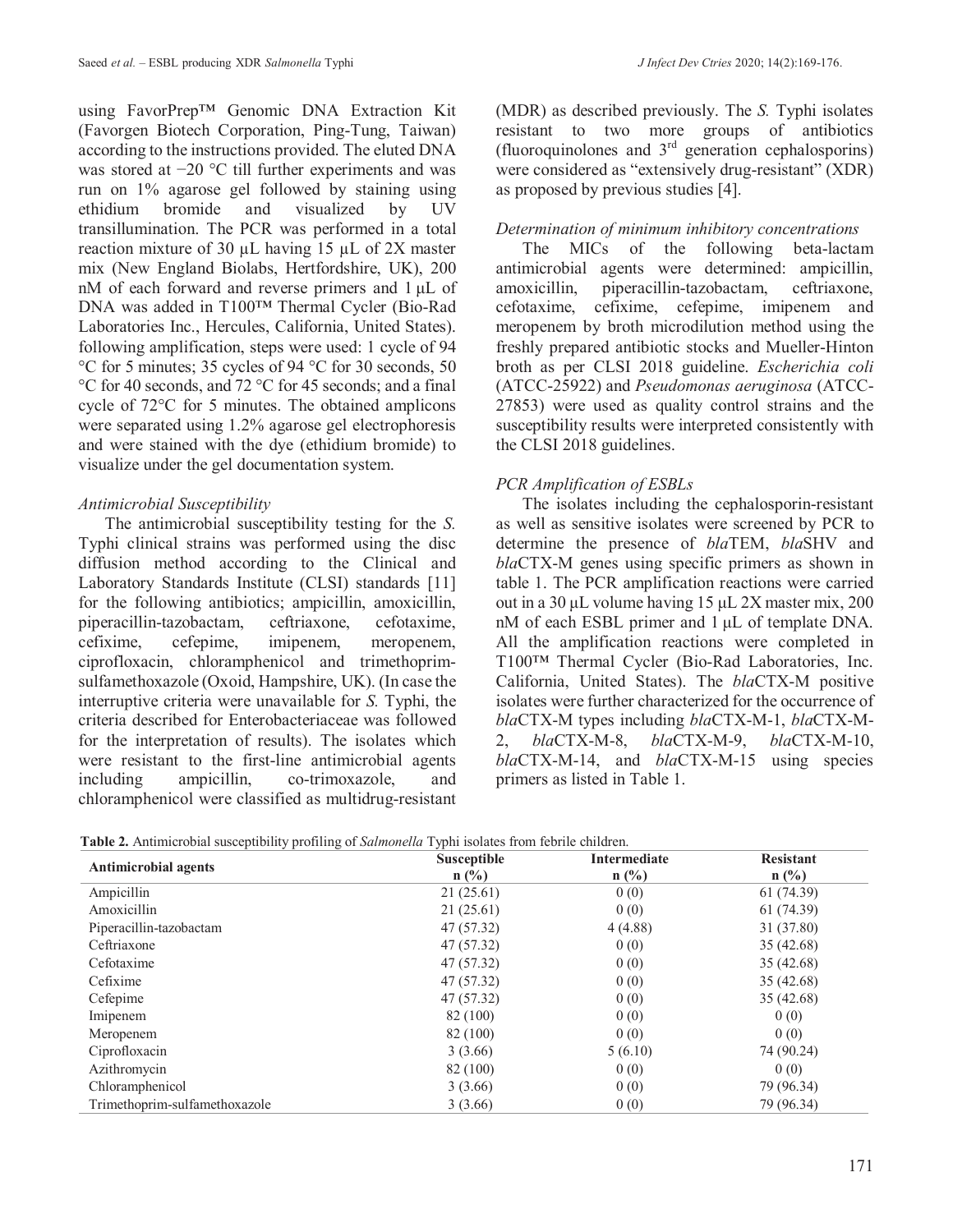| Table 3. MIC distribution of various beta-lactam agents for Salmonella Typhi isolates. |  |
|----------------------------------------------------------------------------------------|--|
|----------------------------------------------------------------------------------------|--|

| <b>Antimicrobial agents</b>          | <b>Breakpoints</b> | No. of isolates from which the MIC $(\mu\alpha/\mu L)$ were |       |      |     |          |    |    |  |    |    |    |            |
|--------------------------------------|--------------------|-------------------------------------------------------------|-------|------|-----|----------|----|----|--|----|----|----|------------|
|                                      | $(\mu g/mL)$       | $\leq 0.06$                                                 | 0.125 | 0.25 | 0.5 |          |    |    |  | 16 | 32 | 64 | $\geq$ 128 |
| Ampicillin                           | $\geq$ 32          |                                                             |       |      |     | $\theta$ | ⌒  | 13 |  |    | 13 |    | 37         |
| Piperacillin-tazobactam <sup>a</sup> | $\geq$ 128/4       |                                                             |       |      |     | 4        | 21 | 13 |  | 6  |    | 4  | 31         |
| Ceftriaxone                          | $\geq$ 4           |                                                             |       | 21   | 23  |          |    |    |  |    |    | 18 |            |
| Cefotaxime                           | $\geq 4$           |                                                             |       | 12   | 34  |          |    |    |  |    |    | 19 | 16         |
| Cefixime                             | $\geq$ 4           |                                                             |       |      | 14  | 33       |    |    |  |    |    | 23 |            |
| Cefepime                             | $\geq 16$          |                                                             |       |      | د،  | 32       |    |    |  |    | 6  | 18 |            |
| Imipenem                             | $\geq$ 4           |                                                             | 28    | 38   | 16  | $\theta$ |    |    |  |    |    |    |            |
| Meropenem                            | >4                 |                                                             |       | 45   | 28  | $\theta$ |    |    |  |    |    |    |            |

a The MIC value of piperacillin-tazobactam are expressed as MIC values of piperacillin with equal (4 µg/mL) concentration of tazobactam.

**Table 4.** Clinical characteristics and distribution of MIC and extended-spectrum β-lactamases (ESBL) genes among extreme drug resistant (XDR) *Salmonella enterica* serovar Typhi clinical isolates.

|                |            | Age<br>(Years) | <b>Departments</b>      | MIC (µg/mL) of Beta-lactams |            |            |            |            |            |            |            | <b>ESBL</b> genes |              |                |                |  |
|----------------|------------|----------------|-------------------------|-----------------------------|------------|------------|------------|------------|------------|------------|------------|-------------------|--------------|----------------|----------------|--|
|                | No. Gender |                |                         | <b>AMP</b>                  | <b>TZP</b> | <b>CRO</b> | <b>CTX</b> | <b>CFM</b> | <b>FEP</b> | <b>IMP</b> | <b>MEM</b> | <b>TEM</b>        | <b>CTXMU</b> | <b>CTXM1</b>   | CTXM15         |  |
| $\mathbf{1}$   | Female     | 5              | $\overline{\text{ICU}}$ | 128                         | 128        | 64         | 64         | 64         | 64         | 0.25       | 0.25       | $+$               | $+$          | $\ddot{}$      |                |  |
| $\overline{2}$ | Male       | 3              | OPD                     | 256                         | 256        | 64         | 128        | 64         | 64         | 0.25       | 0.5        | $^{+}$            | $^{+}$       | $^{+}$         |                |  |
| 3              | Female     | 9              | <b>OPD</b>              | 256                         | 128        | 128        | 128        | 128        | 128        | 0.125      | 0.25       | $^{+}$            | $^{+}$       | $\overline{+}$ | $^{+}$         |  |
| 4              | Male       | 4              | <b>OPD</b>              | 128                         | 128        | 64         | 64         | 64         | 32         | 0.5        | 0.5        | $^{+}$            | $^{+}$       | $^{+}$         |                |  |
| 5              | Female     | 0.1            | Emergency               | 256                         | 256        | 128        | 64         | 64         | 128        | 0.25       | 0.25       | $^{+}$            | $^{+}$       | $^{+}$         | $^{+}$         |  |
| 6              | Male       | $\mathbf{1}$   | Post-<br>Operative      | 256                         | 256        | 128        | 128        | 128        | 64         | 0.5        | 0.5        | $^{+}$            | $^{+}$       | $^{+}$         | $^{+}$         |  |
| 7              | Female     | 1              | <b>ICU</b>              | 128                         | 64         | 64         | 64         | 64         | 32         | 0.125      | 0.25       | $^{+}$            | $^{+}$       | $^{+}$         |                |  |
| 8              | Male       | 1              | <b>ICU</b>              | 256                         | 256        | 128        | 128        | 128        | 128        | 0.5        | 0.5        | $+$               | $+$          | $\overline{+}$ | $+$            |  |
| 9              | Female     | 10             | Pediatric               | 256                         | 256        | 64         | 64         | 64         | 64         | 0.25       | 0.25       | $^{+}$            | $^{+}$       | $^{+}$         | $^{+}$         |  |
| 10             | Male       | 2              | <b>ICU</b>              | 256                         | 128        | 128        | 128        | 64         | 128        | 0.25       | 0.25       | $+$               | $^{+}$       | $^{+}$         | $^{+}$         |  |
| 11             | Male       | 4              | <b>ICU</b>              | 128                         | 128        | 64         | 64         | 64         | 64         | 0.25       | 0.5        | $+$               | $^{+}$       | $^{+}$         |                |  |
| 12             | Female     | $\overline{c}$ | Pediatric               | 256                         | 64         | 128        | 128        | 64         | 64         | 0.5        | 0.5        | $^{+}$            | $^{+}$       | $^{+}$         | $^{+}$         |  |
| 13             | Male       | 6              | <b>OPD</b>              | 256                         | 128        | 128        | 128        | 128        | 128        | 0.125      | 0.25       | $^{+}$            | $^{+}$       | $\overline{+}$ | $^{+}$         |  |
| 14             | Female     | 2              | Emergency               | 128                         | 128        | 64         | 64         | 64         | 64         | 0.25       | 0.5        | $^{+}$            | $^{+}$       | $\overline{+}$ |                |  |
| 15             | Male       | 13             | <b>ICU</b>              | 128                         | 64         | 64         | 64         | 64         | 64         | 0.25       | 0.5        | $^{+}$            | $^{+}$       | $^{+}$         |                |  |
| 16             | Male       | $\overline{4}$ | Emergency               | 256                         | 128        | 128        | 128        | 128        | 128        | 0.25       | 0.25       | $^{+}$            | $^{+}$       | $^{+}$         | $^{+}$         |  |
| 17             | Male       | 0.1            | Emergency               | 256                         | 128        | 128        | 64         | 64         | 128        | 0.25       | 0.25       | $^{+}$            | $^{+}$       | $^{+}$         | $^{+}$         |  |
| 18             | Female     | $\overline{2}$ | Pediatric               | 128                         | 64         | 64         | 64         | 64         | 32         | 0.125      | 0.25       | $+$               | $^{+}$       | $^{+}$         |                |  |
| 19             | Female     | 7              | Emergency               | 128                         | 128        | 64         | 64         | 64         | 64         | 0.25       | 0.25       | $^{+}$            | $+$          | $^{+}$         |                |  |
| 20             | Female     | 2              | <b>ICU</b>              | 128                         | 128        | 64         | 64         | 64         | 32         | 0.125      | 0.25       | $^{+}$            | $^{+}$       | $^{+}$         |                |  |
| 21             | Female     | 2              | Emergency               | 128                         | 128        | 64         | 64         | 64         | 32         | 0.125      | 0.25       | $^{+}$            | $^{+}$       | $\overline{+}$ |                |  |
| 22             | Female     | 4              | <b>ICU</b>              | 256                         | 128        | 64         | 64         | 64         | 64         | 0.25       | 0.25       | $^{+}$            | $^{+}$       | $^{+}$         | $\overline{+}$ |  |
| 23             | Female     | 3              | Emergency               | 128                         | 128        | 64         | 64         | 64         | 32         | 0.125      | 0.25       | $^{+}$            | $^{+}$       | $\overline{+}$ |                |  |
| 24             | Female     | 10             | Emergency               | 256                         | 128        | 64         | 64         | 64         | 64         | 0.25       | 0.25       | $^{+}$            | $^{+}$       | $\overline{+}$ | $^{+}$         |  |
| 25             | Female     | 6              | Emergency               | 256                         | 256        | 128        | 128        | 128        | 128        | 0.125      | 0.25       | $+$               | $^{+}$       | $^{+}$         | $+$            |  |
| 26             | Male       | 3              | <b>ICU</b>              | 256                         | 128        | 64         | 128        | 64         | 64         | 0.25       | 0.5        | $^{+}$            | $^{+}$       | $^{+}$         |                |  |
| 27             | Male       | 5              | <b>ICU</b>              | 256                         | 128        | 128        | 128        | 128        | 128        | 0.25       | 0.25       | $^{+}$            | $^{+}$       | $^{+}$         | $^{+}$         |  |
| 28             | Male       | 4              | Pediatric               | 256                         | 128        | 128        | 128        | 128        | 64         | 0.5        | 0.5        | $^{+}$            | $^{+}$       | $^{+}$         | $^{+}$         |  |
| 29             | Male       | $\overline{2}$ | Emergency               | 256                         | 256        | 128        | 128        | 128        | 64         | 0.5        | 0.5        | $^{+}$            | $^{+}$       | $^{+}$         | $^{+}$         |  |
| 30             | Male       | 5              | Post-<br>Operative      | 256                         | 128        | 128        | 128        | 128        | 128        | 0.25       | 0.25       | $^{+}$            | $^{+}$       | $^{+}$         | $^{+}$         |  |
| 31             | Male       | 3              | Emergency               | 256                         | 128        | 128        | 128        | 128        | 64         | 0.5        | 0.5        | $^{+}$            | $^{+}$       | $^{+}$         | $+$            |  |
| 32             | Male       | 9              | Emergency               | 128                         | 128        | 64         | 64         | 64         | 64         | 0.25       | 0.5        | $^{+}$            | $^{+}$       | $\overline{+}$ |                |  |
| 33             | Female     | 8              | Emergency               | 256                         | 128        | 64         | 64         | 64         | 64         | 0.25       | 0.25       | $^{+}$            | $^{+}$       | $\overline{+}$ | $^{+}$         |  |
| 34             | Male       | 1              | <b>ICU</b>              | 256                         | 128        | 128        | 128        | 128        | 64         | 0.5        | 0.5        | $^{+}$            | $^{+}$       | $^{+}$         | $^{+}$         |  |
| 35             | Male       | 0.3            | <b>ICU</b>              | 256                         | 128        | 128        | 64         | 64         | 128        | 0.25       | 0.25       | $^{+}$            | $^{+}$       | $+$            | $+$            |  |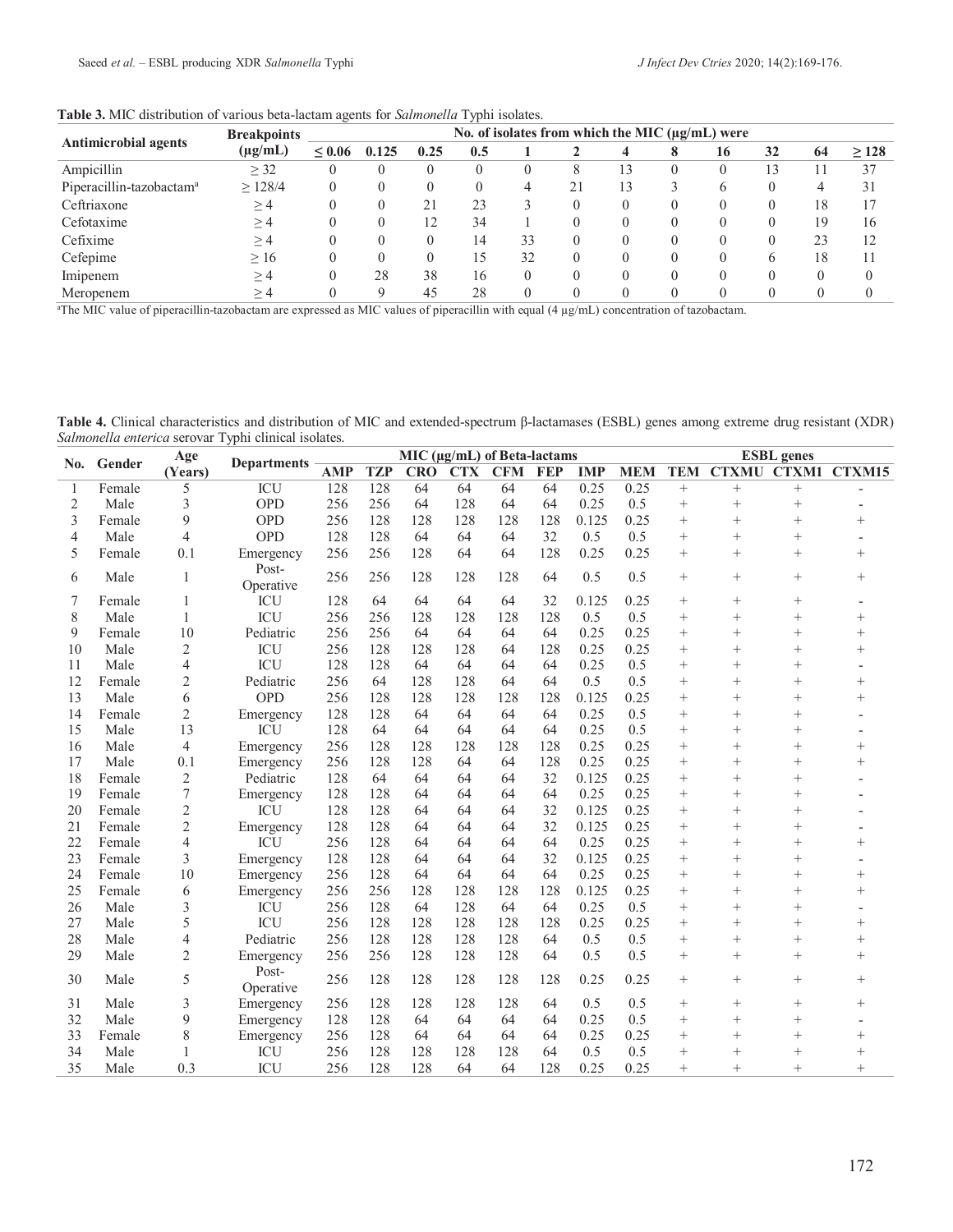Following the PCR amplification, 5 μL of each amplicon was separated by using 1.2% agarose gel electrophoresis in at 120 V in 1X TAE buffer for 35 minutes and visualized using UV-transilluminator. The PCR products were purified and sequenced from Macrogen Inc. (Seoul, South Korea) and were confirmed by using the NCBI BLAST tool.

# **Results**

In this study, a total of 82 *S.* Typhi isolates were included which were isolated from the children, belonging to multi cities of Punjab, Pakistan over a period of 6 months. Among the 82 isolates of *S.* Typhi, thirty-five isolates were classified as extensively drugresistant (XDR) and confirmed for the presence of ESBL genes by genotypic methods.

The antimicrobial susceptibility testing has shown that all the *Salmonella* Typhi isolates were susceptible to carbapenems (imipenem & meropenem) and azithromycin. Among 82 isolates, only three isolates were susceptible to fluoroquinolone and sulfamethoxazole-trimethoprim (Table 2). Thirty-five isolates were resistant to the third-generation cephalosporins and were classified as XDR.

The MIC of ampicillin ranged between  $2 \mu g/mL$  to  $\geq$  128 µg/mL. Overall 61 (74.39%) isolates were resistant to ampicillin (MIC  $\geq$  32 µg/mL), whereas all the *bla*TEM positive isolates had a MIC ranging between 64  $\mu$ g/mL to  $\geq$  128  $\mu$ g/mL. The isolates positive for both *bla*TEM and *bla*CTX-M had a MIC of  $\geq$  128 µg/mL for ampicillin (breakpoints;  $\geq$  32 µg/mL),  $\geq$  64 for ceftriaxone (breakpoints;  $\geq$  4  $\mu$ g/mL), and  $\geq$  32 for cefepime (breakpoints;  $\geq 16$  µg/mL). The distribution of MIC for the beta-lactam agents is presented in Table 3.

To determine the diversity of ESBL enzymes among the *Salmonella* Typhi isolates, the *bla*TEM, *bla*SHV, and *bla*CTX-M genes were screened followed by screening for the *bla*CTX-M types using PCR. Overall a total of 42 (51%) isolates were *bla*TEM positive, whereas 35 isolates (42.6%) were positive for *bla*CTX-M genes. None of the 82 isolates harbored the *bla*SHV gene. Among the 35 XDR strains of *S.* Typhi, a *bla*SHV was completely absent whereas the *bla*TEM and *bla*CTX-M were present in all the 35 strains. The further evaluation of *bla*CTX-M types showed that *bla*CTX-M-1 was present in all these 35 strains while 21 strains were positive for *bla*CTX-M-15. The *bla*CTX-M-2, *bla*CTX-M-8, *bla*CTX-M-9, *bla*CTX-M-10, and *bla*CTX-M-14 was not found in any of the isolates. The distribution of the ESBL genes among the XDR *Salmonella* Typhi strains and the distribution of MIC to various beta-lactam drugs is shown in Table 4.

# **Discussion**

The typhoid fever is a critical ongoing health issue as the World Health Organization (WHO) has suggested that there were 27 million cases of typhoid fever in 2010 [12]. The issue of endemicity of typhoid caused by an extensively drug-resistant (XDR) strains foretells the possibility that soon the treatment of typhoid will be practically and economically difficult especially in developing countries that might result in a situation like the pre-1948 era when typhoid fever was an untreatable disease with higher mortality [13].

In Pakistan, the flare-up of XDR *S*. Typhi was reported initially in Hyderabad, Sindh in 2016. This upsurge further spread to other parts of the province and Karachi; the largest city of the country was vastly affected. It is an unfortunate and astonishing condition that few cases of XDR *S*. Typhi were identified in the United Kingdom and it seems that all the diagnosed cases have a travel history to Pakistan and/or Asian countries. The origin or development of these XDR strains in Pakistan is uncertain and might be attributed to the hampered health care system in Pakistan which contributed to the development of these XDR phenotypes [4].

In this study, we reported the appearance of XDR *S.* Typhi isolates from Punjab (population-wise largest province), Pakistan which is non-susceptible to the ampicillin, third-generation cephalosporins, fluoroquinolones and trimethoprim-sulfamethoxazole that might be linked to the previously reported isolates from the region of Pakistan as well as the United Kingdom [4,10]. The treatment of typhoid fever was dependent on the first-line antimicrobials agents including ampicillin, co-trimoxazole, and chloramphenicol till the early 1990s. However, the extensive therapeutic implications of these drugs resulted in the development of resistant strain for all three first-line treatment options and were termed as MDR *S.* Typhi [14].

The fluoroquinolones were endorsed as an option for typhoid during the late 1990s consequent to the emergence of MDR strains which could be orally administered and were found highly effective with minimal side effects; although the use was initially restricted in children due to the possible adverse effects on the growth of long bones [15]. Fluoroquinolone resistance among *S*. Typhi isolates is now widespread in Asian countries and in Africa approximately 10% isolates are reported to develop resistance to the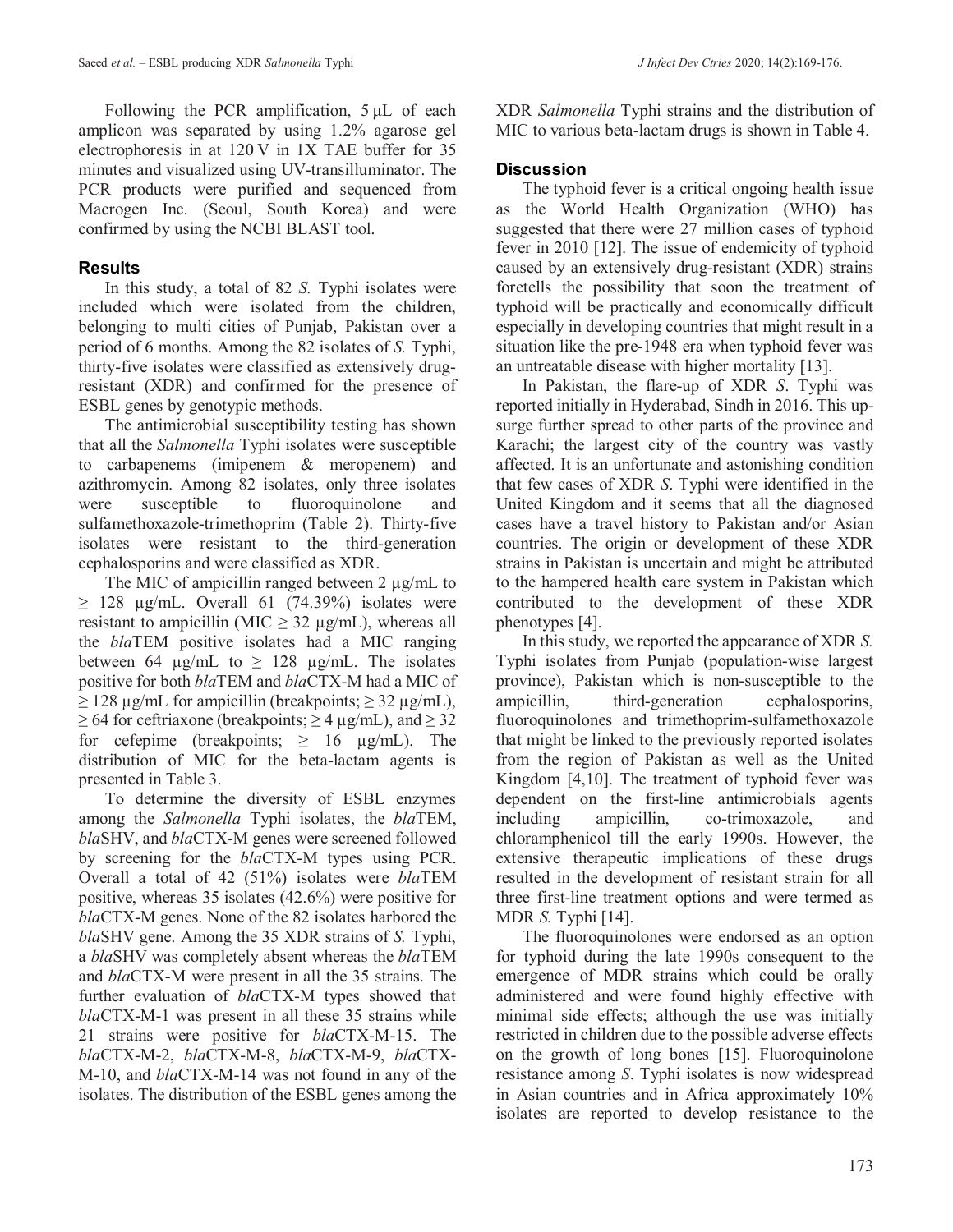fluoroquinolones as a result of mutations in the *gyrA* gene [16,17]. The accumulation of mutations in the quinolone-resistant determining region (*gyrA* and *parC*) is resulting in a gradual increase of the MIC of ciprofloxacin for *S.* Typhi strains. The ciprofloxacin susceptible strains having a MIC  $\leq$  0.06 μg/mL are widely known to acquire a single mutation in *gyrA* gene (S83F) with an increase in MIC values whereas the further mutations in *gyrA* and *parC* can cause an increase in the MIC values ( $\geq 4 \mu g/mL$ ) [3].

The azithromycin as well as third-generation cephalosporins have been preferred choices for the therapeutic management of typhoid due to the emergence of MDR phenotypes and fluoroquinolone resistance and mainly because of their broader spectrum as well the choice of oral or intravenous use. However, the cephalosporin-resistant *S.* Typhi isolates have been reported in past few years especially in South Asian countries with the sporadic case from Pakistan and India and the outbreak of typhoid being reported from Karachi (Sindh province), Pakistan [4, 18-20]. The third-generation cephalosporins, for instance, cefixime and ceftriaxone are currently the drug of choice for the treatment of enteric fever in South Asian countries and are generally usually for empirical therapy which is likely to drive the cephalosporin resistance among *S.* Typhi and many other Gram-negative bacteria [14]. The literature has proposed the term "extensively drugresistant" (XDR) for the S. Typhi isolates which are resistant to five antimicrobial agents consistent with the nomenclature recommended for other pathogenic bacterial species [4,14]. The sporadic cases of cephalosporin-resistant have been reported in few studies and of which few individual cases have found XDR *S.* Typhi isolates which were resistant to cephalosporins and fluoroquinolone in addition to the MDR phenotypes [5,7,20-22].

So far, the resistance to third-generation cephalosporins was mainly mediated by the extendedspectrum β-lactamases (ESBLs) among *S*. Typhi isolates from Pakistan and India [18,20]. The Indian isolates were reported to carry IncA and IncX3 plasmids and harboring *bla*SHV-12, *bla*CMY-2, *bla*DHA-1 and *bla*TEM-1B determinants [18,19]. An *S*. Typhi isolates encoding *blaC*TX-M15 gene on an IncY plasmid was recovered from the Democratic Republic of Congo [9]. Few other studies have reported the *bla*CTX-M producing *S.* Typhi isolates from Nigeria, Japan, and Southern India as well as from the travelers having a travel history to Iraq and Guatemala [5,23-26]. More recently, *S.* Typhi strains harboring the *bla*CTX-M15 gene were isolated from Pakistan that was resistant to third-generation cephalosporin and fluoroquinolones as well as MDR phenotypes therefore and has been categorized as extensively drug-resistant (XDR). All the XDR isolates had a composite transposon that was located on the plasmid (IncHI1) or the chromosome and an additional IncY plasmid containing *bla*CTX-M15 and *qnrS* genes [4]. The isolates from Iraq and Bangladesh were found to harbor *bla*CTX-M genes, and the Iraqi isolate was found to have an IncN plasmid whereas the isolates from Pakistan were having the *bla*CTX-M gene and the IncY plasmid [4]. A similar plasmid was identified from the draft genome of a single isolate from Rawalpindi, Pakistan as identified in the isolate from Sindh, Pakistan [4,22].

The high rates of bacteremic typhoid fever are suggested in children especially among the school-age children. The present study has highlighted the occurrence of XDR *Salmonella* Typhi from the toddlers and young infants which suggests the exigency of prevention strategies including immunization plans, especially in the impoverished school-age children. The data related to antimicrobial resistance and surveillance of resistant strains is imperative for the assistance of clinicians for the treatment of infected patients. Although, the XDR isolates in the present study were fully susceptible to azithromycin the strains nonsusceptible to azithromycin have been reported in some Asian countries [27,28]. It seems that the increasingly common use of azithromycin for the treatment of these XDR strains will accelerate the emergence of azithromycin-resistant strains as well in the near future.

The incidence rates in some countries of Asia and Africa indicate the critical gaps in knowledge and surveillance system in these regions [29,30]. The evidence-based approaches are essential to bridge the gaps and to screen the broader regions in these continents. The notional replacement of orally administered antibiotics by the parenterally administered expensive antimicrobial agents such as carbapenems and tigecycline would be prohibitive for the treatment of typhoid fever cases in the developing countries owing to the higher cost. The XDR cases from Punjab, Pakistan highlight the emergence of widespread cephalosporins resistance among *S.* Typhi strains, which necessitates the implication of an urgent action plan before such strains become the usual phenotypes which will ultimately lead to treatment failure for typhoid fever with the available antimicrobial agents.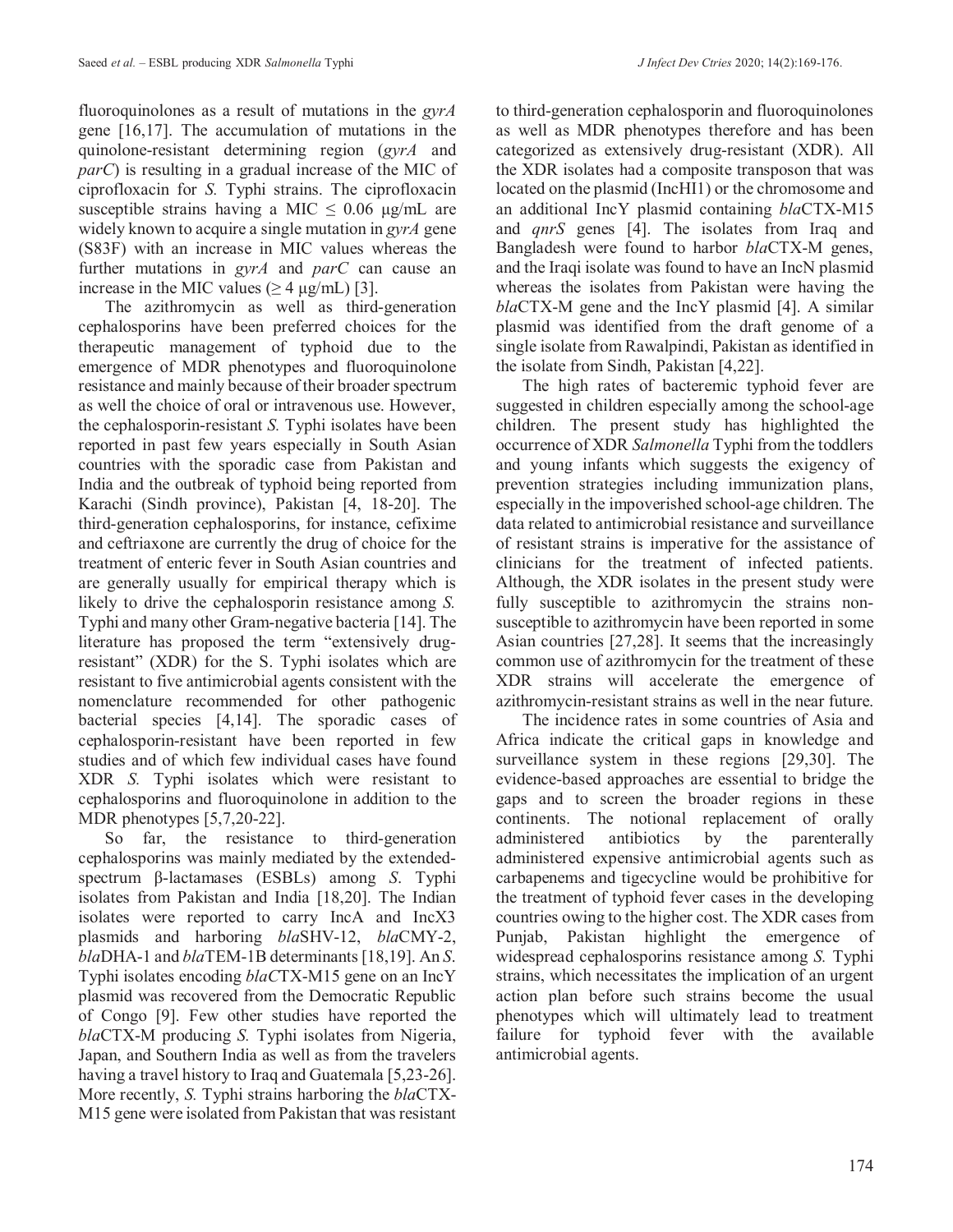#### **Conclusion**

Despite the higher prevalence and emergence of XDR cases, the surveillance of typhoid is weak in the Asian countries, and the vaccination plan is inadequate. Moreover, the progress toward the prevention and control of typhoid fever especially in the children will involve the commitment at a national level as well as the international support to enhance the surveillance, better use of vaccines, implementation of routine immunization programs, and provision of safe water, sanitation facilities, and hygiene measures.

#### **Ethical approval**

The study was ethically approved by the "Ethical Review Board" under reference number 47/ERB from Allama Iqbal Medical College, Jinnah Hospital Lahore, Pakistan.

# **References**<br>1. Mweu E

- Mweu E, English M (2008) Typhoid fever in children in Africa. Trop Med Int Health 13: 532-540.
- 2. Yang YA, Chong A, Song J (2018) Why is eradicating typhoid fever so challenging: Implications for vaccine and therapeutic design. Vaccines 6: 45.
- 3. Cuypers WL, Jacobs J, Wong V, Klemm EJ, Deborggraeve S, Van Puyvelde S (2018) Fluoroquinolone resistance in Salmonella: insights by whole-genome sequencing. Microb Genom 4: e000195.
- 4. Klemm EJ, Shakoor S, Page AJ, Qamar FN, Judge K, Saeed DK, Wong VK, Dallman TJ, Nair S, Baker S, Shaheen G, Qureshi S, Yousafzai MT, Saleem MK, Hasan Z, Dougan G, Hasan R (2018) Emergence of an extensively drugresistant Salmonella enterica Serovar Typhi clone harboring a promiscuous plasmid encoding resistance to fluoroquinolones and third-generation cephalosporins. mBio 9: e00105-18.
- 5. Pfeifer Y, Matten J, Rabsch W (2009) Salmonella enterica serovar Typhi with CTX-M beta-lactamase, Germany. Emerg Infect Dis 15: 1533-1535.
- 6. Rotimi VO, Jamal W, Pal T, Sovenned A, Albert MJ (2008) Emergence of CTX-M-15 type extended-spectrum betalactamase-producing Salmonella spp. in Kuwait and the United Arab Emirates. J Med Microbiol 57: 881-886.
- 7. Ahmed D, Hoque A, Mazumder R, Nahar K, Islam N, Gazi SA, Hossain MA (2012) Salmonella enterica serovar Typhi strain producing extended-spectrum beta-lactamases in Dhaka, Bangladesh. J Med Microbiol 61: 1032-1033.
- 8. Al Naiemi N, Zwart B, Rijnsburger MC, Roosendaal R, Debets-Ossenkopp YJ, Mulder JA, Fijen CA, Maten W, Vandenbroucke-Grauls CM, Savelkoul PH (2008) Extendedspectrum-beta-lactamase production in a Salmonella enterica serotype Typhi strain from the Philippines. J Clin Microbiol 46: 2794-2795.
- 9. Phoba MF, Barbe B, Lunguya O, Masendu L, Lulengwa D, Dougan G, Wong VK, Bertrand S, Ceyssens PJ, Jacobs J, Van Puyvelde S, Deborggraeve S (2017) Salmonella enterica serovar Typhi producing CTX-M-15 extended spectrum betalactamase in the Democratic Republic of the Congo. Clin Infect Dis 65: 1229-1231.
- 10. Qamar FN, Azmatullah A, Kazi AM, Khan E, Zaidi AK (2014) A three-year review of antimicrobial resistance of Salmonella enterica serovars Typhi and Paratyphi A in Pakistan. J Infect Dev Ctries 8: 981-986. doi: 10.3855/jidc.3817.
- 11. Clinical and Laboratory Standard Institute (CLSI) (2018) Performance Standards for Antimicrobial Susceptibility Testing; Twenty-Eighth Informational Supplement. CLSI document M100 (ISBN 1-56238-839-8).
- 12. Date KA, Bentsi-Enchill AD, Fox KK, Abeysinghe N, Mintz ED, Khan MI, Sahastrabuddhe S, Hyde TB (2014) Typhoid fever surveillance and vaccine use - South-East Asia and Western Pacific regions, 2009-2013. MMWR Morb Mortal Wkly Rep 63: 855-860.
- 13. Levine MM, Simon R (2018) The Gathering Storm: Is Untreatable Typhoid Fever on the Way? mBio 9: e00482-18.
- 14. Britto CD, Wong VK, Dougan G, Pollard AJ (2018) A systematic review of antimicrobial resistance in Salmonella enterica serovar Typhi, the etiological agent of typhoid. PLoS Negl Trop Dis 12: e0006779.
- 15. Choi SH, Kim EY, Kim YJ (2013) Systemic use of fluoroquinolone in children. Korean J Pediatr 56: 196-201.
- 16. Al-Emran HM, Eibach D, Krumkamp R, Ali M, Baker S, Biggs HM, Bjerregaard-Andersen M, Breiman RF, Clemens JD, Crump JA, Cruz Espinoza LM, Deerin J, Dekker DM, Gassama Sow A, Hertz JT, Im J, Ibrango S, von Kalckreuth V, Kabore LP, Konings F, Lofberg SV, Meyer CG, Mintz ED, Montgomery JM, Olack B, Pak GD, Panzner U, Park SE, Razafindrabe JL, Rabezanahary H, Rakotondrainiarivelo JP, Rakotozandrindrainy R, Raminosoa TM, Schutt-Gerowitt H, Sampo E, Soura AB, Tall A, Warren M, Wierzba TF, May J, Marks F (2016) A multicountry molecular analysis of Salmonella enterica Serovar Typhi with reduced susceptibility to ciprofloxacin in Sub-Saharan Africa. Clin Infect Dis 62 Suppl 1: 42-46.
- 17. Tadesse G, Tessema TS, Beyene G, Aseffa A (2018) Molecular epidemiology of fluoroquinolone resistant Salmonella in Africa: A systematic review and meta-analysis. PLoS One 13: e0192575.
- 18. Rodrigues C, Kapil A, Sharma A, Devanga Ragupathi NK, Inbanathan FY, Veeraraghavan B, Kang G (2017) Wholegenome shotgun sequencing of cephalosporin-resistant Salmonella enterica Serovar Typhi. Genome Announc 5: e01639-16.
- 19. Devanga Ragupathi NK, Muthuirulandi Sethuvel DP, Shankar BA, Munusamy E, Anandan S, Veeraraghavan B (2016) Draft genome sequence of blaTEM-1-mediated cephalosporinresistant Salmonella enterica serovar Typhi from bloodstream infection. J Glob Antimicrob Resist 7: 11-12.
- 20. Munir T, Lodhi M, Ansari JK, Andleeb S, Ahmed M (2016) Extended spectrum betalactamase producing cephalosporin resistant Salmonella Typhi, reported from Rawalpindi, Pakistan. J Pak Med Assoc 66: 1035-1036.
- 21. Kleine CE, Schlabe S, Hischebeth GTR, Molitor E, Pfeifer Y, Wasmuth JC, Spengler U (2017) Successful therapy of a multidrug-resistant extended-spectrum beta-lactamaseproducing and fluoroquinolone-resistant Salmonella enterica subspecies enterica Serovar Typhi infection using combination therapy of meropenem and fosfomycin. Clin Infect Dis 65: 1754-1756.
- 22. Gul D, Potter RF, Riaz H, Ashraf ST, Wallace MA, Munir T, Ali A, Burnham CA, Dantas G, Andleeb S (2017) Draft genome sequence of a Salmonella enterica Serovar Typhi